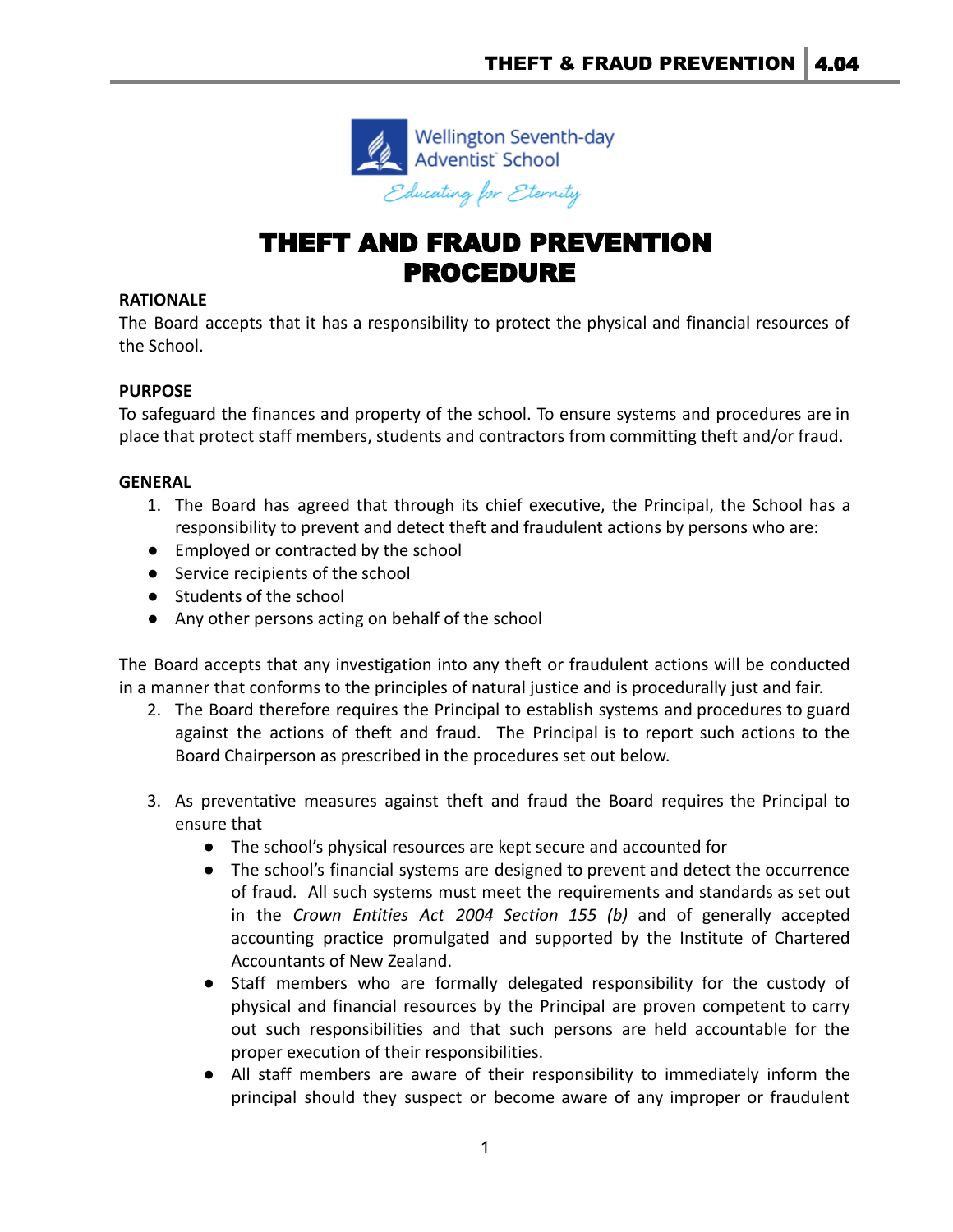actions by staff, suppliers, contractors, students or other persons associated with the school.

- 4. In the event of an allegation of theft or fraud the Principal shall act in accordance with the following procedures the Board will seek advice.
	- Decide to either immediately report the matter to the New Zealand Police or proceed as outlined in this paragraph.
	- So far as it is possible
		- i) Record the details of the allegation, the person or persons allegedly involved and the quantity and/or value of theft or fraud.
		- ii) Request a written statement from the person who has informed the Principal, with details as to the nature of the theft or fraud, the time and circumstances in which this occurred and the quantity and/or value of the theft.
		- iii) Decide on the initial actions to be taken including consulting with the person who provided the information and if appropriate, confidentially consulting with other senior members of staff about the person who is the subject of the allegation.
		- iv) Inform the Board Chairperson of the information received and consult with them as appropriate.
	- On the basis of advice received and after consultation with the Board Chairperson the Principal shall decide whether or not a prima facie case of theft of fraud exists and if not to document this decision and record that no further action is to be taken.
	- The Principal shall then carry out the following procedures:
		- i) Investigate the matter further in terms of procedures as set out in sub-paragraph (d);
		- ii) If a prima facie case is thought to exist to continue with their investigation;
		- iii) Invoke an disciplinary procedures contained in the contract of employment should the person be a staff member
		- iv) Lay a complaint with the New Zealand Police;
		- v) If necessary, commission an independent expert investigation;
		- vi) In the case of fraud, require a search for written evidence of the possible fraudulent action to determine the likelihood of not of such evidence;
		- vii) Seek legal advice; or
		- viii) Inform the Manager, National Operations, Ministry of Education local office and/or the school's auditors.
		- Once all available evidence is obtained the Principal shall consult the Board Chairperson. The Board Chairperson may, if they consider it necessary, seek legal or other advice as to what further action should be taken.